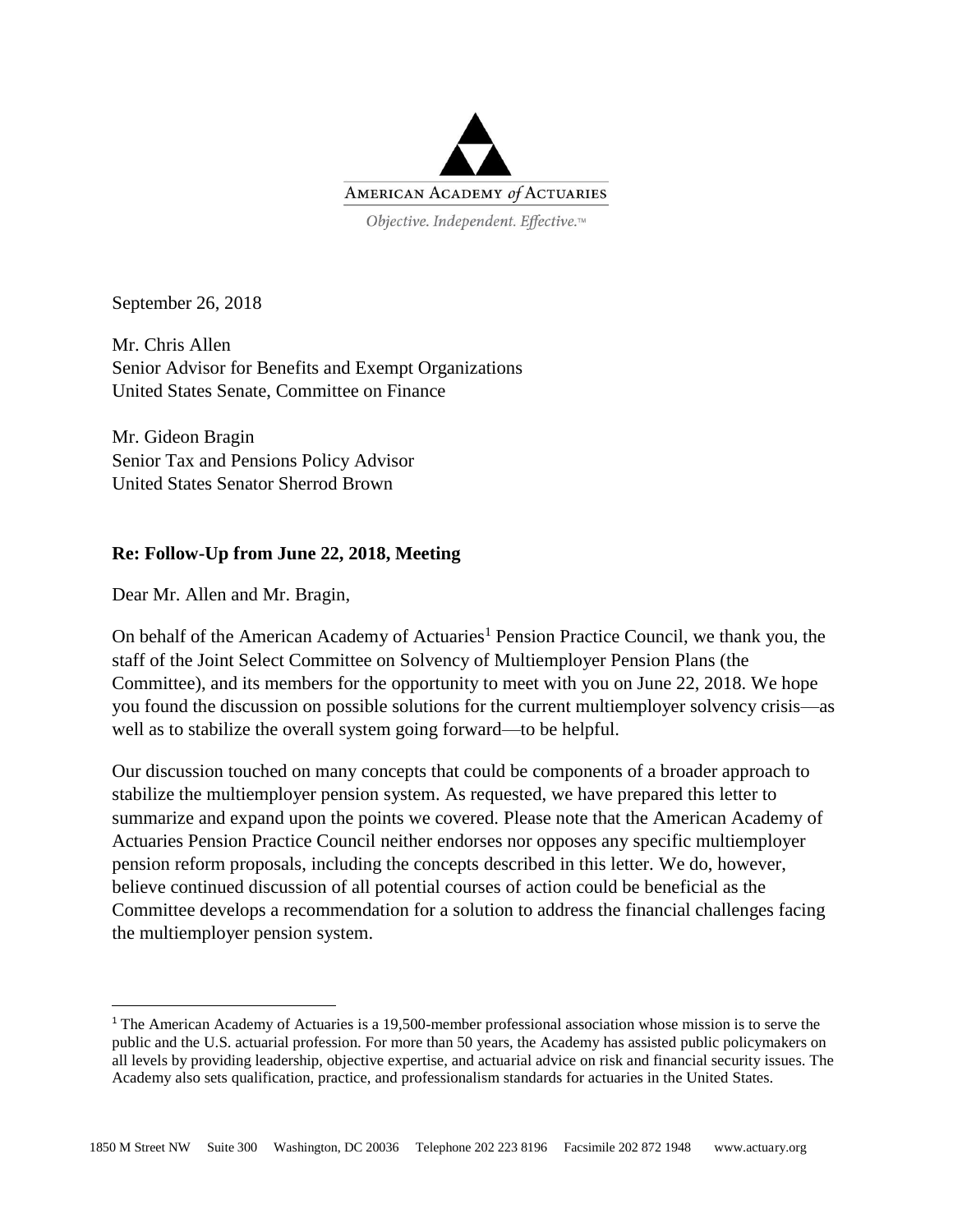Please also note that this letter focuses on solutions for distressed plans facing projected insolvency. It does not address possible changes to funding requirements for multiemployer pension plans or other measures designed to prevent a new solvency crisis from arising in the future. We recognize that these matters are key to developing a comprehensive approach, and we would very much appreciate the opportunity to further discuss proposed options to address those challenges with you.

## **Loan Program for Distressed Multiemployer Plans**

Much of our discussion at our June meeting pertained to a possible federally backed loan program that would enable troubled plans to avoid insolvency. The key points we discussed on that topic are described in our issue brief, *[Loan Programs for Underfunded Multiemployer Plans](https://www.actuary.org/files/publications/RisksLoanMultiPlans.pdf)*, which was published in May 4 of this year.<sup>2</sup> To briefly recap, a loan program could protect participant benefits by helping distressed multiemployer plans return to sound financial footing. However, such a program would also entail costs and risks borne by the taxpayers, and the actual cost of the loan program would not be known until many years in the future.

We would welcome the opportunity to further discuss with the Committee how a loan program could be designed and implemented.

# **Strengthening PBGC's Multiemployer Insurance Program**

Under the Multiemployer Pension Reform Act of 2014 (MPRA), the Pension Benefit Guaranty Corporation (PBGC) received expanded authority to restructure distressed multiemployer plans to avoid insolvency, either by partitioning liabilities or by providing financial assistance to facilitate plan mergers. Unfortunately, PBGC's own financial limitations have prevented it from extensively using this authority to help reverse the current solvency crisis.<sup>3</sup> Additional funding for the PBGC's multiemployer program would enable the PBGC to more effectively take part in a broad solution to stabilize the overall system.

The most direct way for Congress to improve the financial strength of the PBGC would be to increase the current premium level. While we have not analyzed the impact of higher premium levels specifically on plans, we note that when evaluating the possibility of further premium increases, it is important for the Committee to consider the costs to plans. Specifically, healthier

 $\overline{a}$ 

<sup>2</sup> Link:<https://www.actuary.org/files/publications/RisksLoanMultiPlans.pdf>

<sup>&</sup>lt;sup>3</sup> The PBGC projects its multiemployer program deficit to be at least \$80 billion. This amount represents the PBGC's unfunded liability with respect to providing guaranteed benefits to plans projected to become insolvent in the next 20 years. The PBGC estimates that premium revenue would need to be increased sixfold to eliminate this deficit and to forestall the insolvency of the multiemployer program.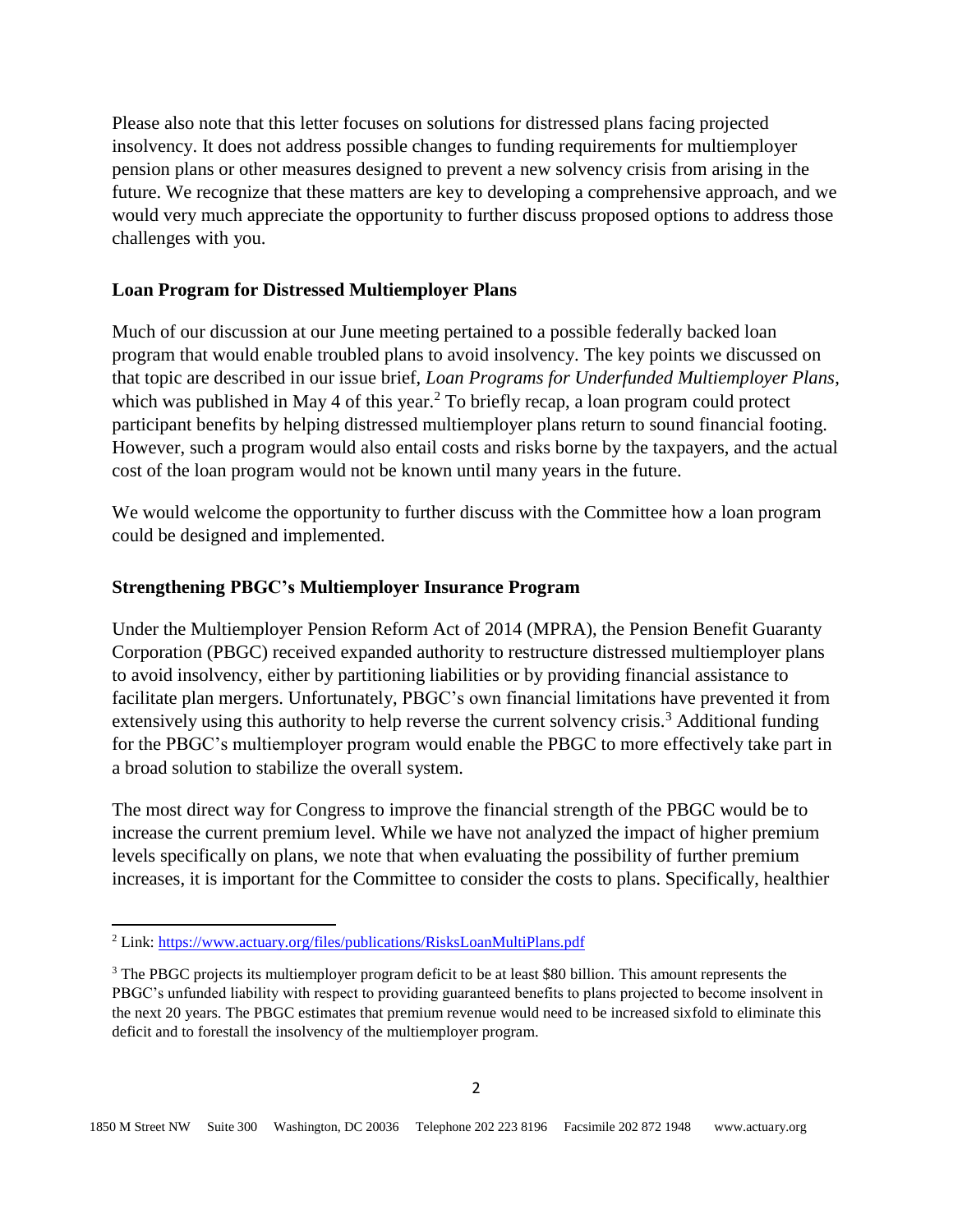plans or plans in industries with higher wage packages may better be able to adjust to higher premiums than poorly funded plans or plans in industries with lower wage levels. One way to address the issue of affordability would be to tie any modified premium structure to plan contribution levels. For example, a plan's premiums could be limited to a fixed percentage of the employer contributions the plan receives.

Another way to increase funding to PBGC's multiemployer program is to deduct premium payments from benefit payments made to participants in all plans covered by the program. Currently, multiemployer pension plans pay more than \$40 billion per year in benefits to retired participants and their beneficiaries, and this number is projected to rise in the coming decades. A premium equal to a small percentage of the systemwide benefit payments could generate significant additional revenue for PBGC's multiemployer program without significantly reducing retirees' benefits. 4

Direct federal funding could also be part of a plan to improve PBGC finances. Multiemployer plans governed by applicable laws and regulations over the past few decades may in retrospect have been placed in circumstances with insufficient tools and resources to prevent the current funding crisis. Certain aspects of the rules, such as the tax deduction limits on plans considered to be overfunded and the ability for plan sponsors to use investment gains to offset the costs of new benefit accruals, may have contributed to the financial difficulties facing troubled plans, thereby creating the current crisis. The role of past funding rules and regulations in contributing to—or at a minimum failing to prevent—the current funding challenges would seem to support the notion of federal funds being used as part of the overall solution.

### **Authorizing PBGC to Restructure Distressed Multiemployer Plans**

 $\overline{a}$ 

Under current law, the PBGC's actions related to restructuring multiemployer plans are limited to situations when (a) a plan terminates or becomes insolvent, or (b) a plan in critical and declining status applies for financial assistance from the PBGC in the form of a partition or a facilitated merger, as permitted under MPRA.<sup>5</sup> The Committee could also consider whether the PBGC should have broader authority to proactively restructure distressed plans to enable them to remain solvent. If paired with additional funding, this expanded authority could provide a way for the agency to use its resources to assist a large number of distressed plans.

<sup>4</sup> The cost of the insurance that the PBGC has historically provided has exceeded the premiums that were charged. From this perspective, premium payments that are deducted from current benefit payments, it could be argued, would partially reconcile the gap between past insurance costs and premiums.

<sup>5</sup> Under current law, PBGC's multiemployer program operates very differently from the single-employer program. Notably, in the single-employer program the PBGC has broad authority to intervene in underfunded plans long before they are in danger of insolvency.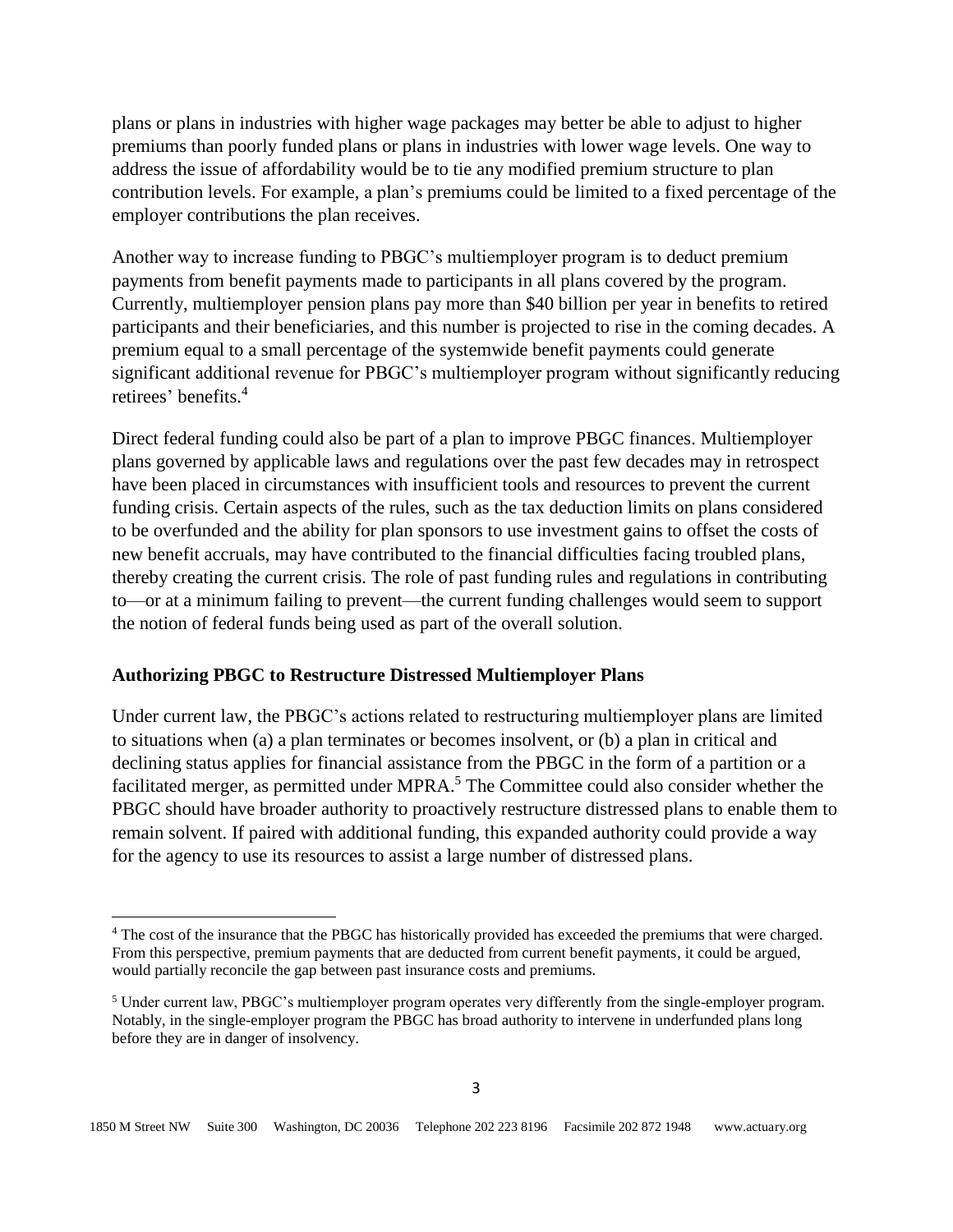One way the PBGC could restructure plans is through expanded use of partitions. Under current partition rules, a plan that receives a partition from the PBGC must reduce benefits to the maximum extent permissible under MPRA. Rules that expanded the PBGC's partition authority could also relax this requirement, thus enabling the PBGC to use its resources to preserve participant benefits to the greatest extent possible. Additionally, any changes to partition rules could consider which participants may be included in a partition. For example, prior to MPRA, only certain participants (often referred to as "orphans") 6 could be included in a partition. Under MPRA, however, the PBGC's authority to partition was expanded to potentially include any participant.

As under current law, another way in which the PBGC could restructure a distressed plan is by providing financial assistance to facilitate a merger with a healthy plan. However, MPRA appears to create a technical issue with this approach by requiring that a suspension of benefits be lifted following such a merger, based on interpretations of the applicable statute by the Department of Treasury. An expansion of the facilitated merger rules could remove this requirement and allow the PBGC greater latitude in determining when a facilitated merger is in the best interest of plan participants and the financial health of the PBGC.

Even if the PBGC's resources are significantly increased, the Committee could consider placing limitations on the financial assistance the PBGC may provide as part of a plan restructuring, similar to those that exist under current law. Notably, under current law, financial assistance provided by the PBGC must reduce its projected long-term loss with respect to the plan. Additionally, the financial assistance provided to a distressed plan must not impair the PBGC's ability to meet its existing financial assistance obligations with respect to other distressed plans. These goals could be incorporated into a solution that expands the PBGC's authority to restructure plans.

The Committee might also consider whether eligibility for restructuring should be expanded beyond plans that are in critical and declining status to other plans that are distressed but not necessarily projected to become insolvent in the next 20 years. For example, it may be appropriate to permit the restructuring of a plan in critical (but not declining) status if it is operating under a rehabilitation plan designed to forestall insolvency rather than eventually emerge from critical status.

The Committee might also consider a structure that permits plan sponsors to engage with the PBGC early in a process to develop an acceptable restructuring plan. As recent experience with applications under MPRA has shown, restricting active discussion between plan sponsors and the reviewing agencies can increase the time and cost of the application and review process, as well as create uncertainty for workers, retirees, and employers. With flexibility, the PBGC and plan

 $\overline{a}$ 

<sup>6</sup> Prior to the passage of MPRA, an "orphan" participant was one whose employer had previously withdrawn from the plan and not fully paid its withdrawal liability.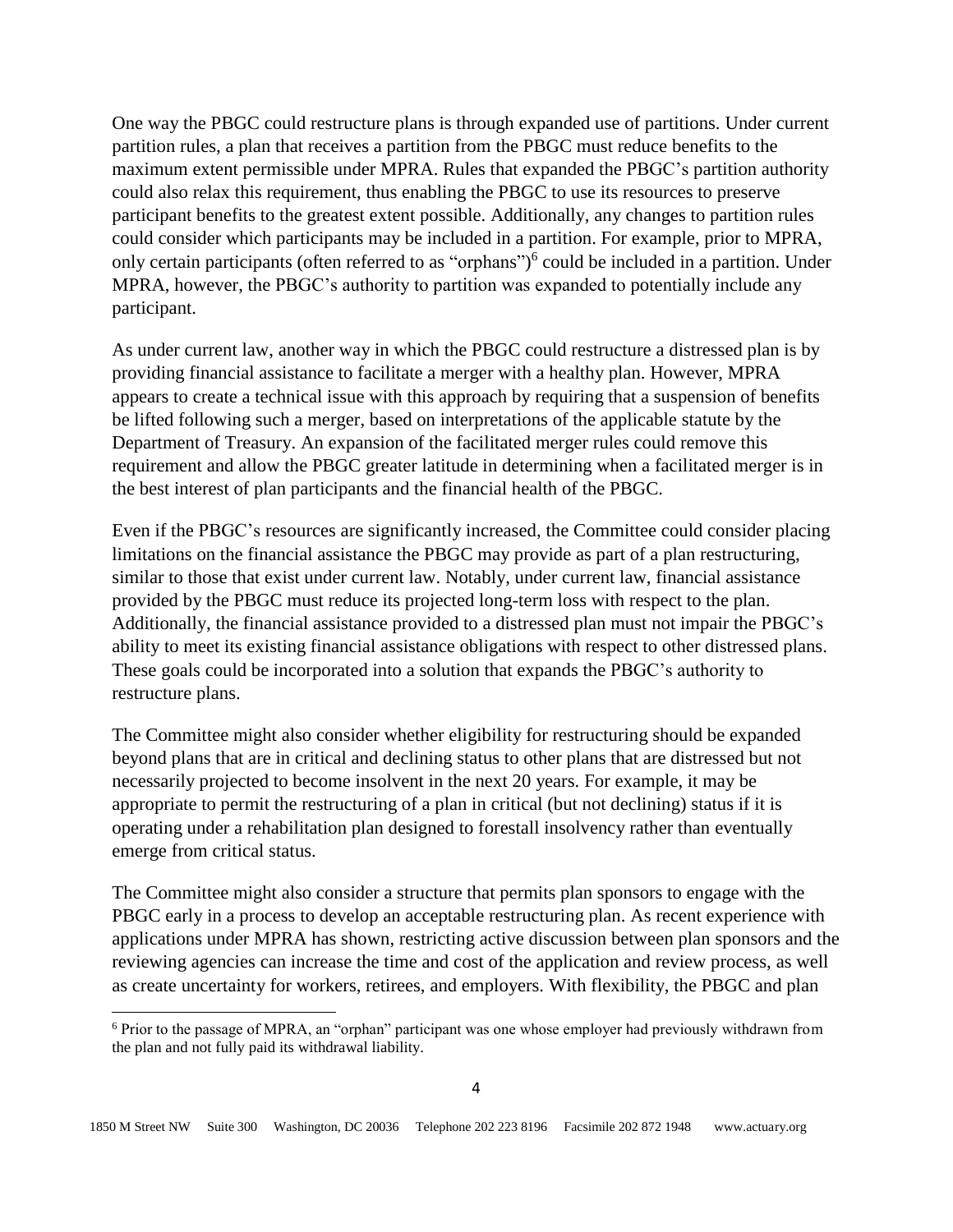sponsors could work together to make adjustments to restructuring proposals before they are implemented, instead of requiring that plan sponsors withdraw and resubmit applications.

In some situations, a plan sponsor might view immediate restructuring as a worse option for its participants than becoming insolvent years later and having benefits reduced to PBGC guarantee levels—perhaps reaching this conclusion after engaging in restructuring discussions with the PBGC. The Committee might consider under what circumstances the sponsor of a distressed plan may be permitted to decline restructuring and become insolvent, or under what circumstances the PBGC may be authorized to compel restructuring. The magnitude of the additional loss to the PBGC that would result from the plan becoming insolvent could be a factor in this determination.

The Committee also might consider to what extent plans that have already implemented a suspension of benefits under MPRA would be eligible for retroactive restructuring under an expansion of the PBGC's authority. For example, the sponsor of a plan that has previously suspended benefits could be permitted to engage the PBGC to determine what financial assistance, if any, the PBGC may be able to provide to the plan. Such financial assistance could enable the plan sponsor to implement a partial restoration of suspended benefits.

### **Making Plan Benefits Adjustable as Part of Restructuring**

 $\overline{a}$ 

The relief measures to improve the financial health of a distressed plan will necessarily consist of some combination of additional funding sources, benefit reductions, or both. One objective of a relief program is to keep both the amount of additional funding and severity of benefit reductions as small as possible. Another important objective is for the ongoing plan to have an acceptably high probability of avoiding insolvency in the future—while facing the risks of investment volatility and contribution uncertainty—without the need for further financial assistance.

To balance these objectives, the Committee might consider whether accrued plan benefits should become adjustable after restructuring.<sup>7</sup> Making accrued benefits adjustable after a restructuring would increase the likelihood that the ongoing plan will remain solvent without the need for further financial assistance. It would also lessen the upfront benefit reductions and could reduce the financial assistance needed to implement a relief or restructuring program.

Furthermore, if the PBGC provides financial assistance to a distressed plan as part of a restructuring, the transaction could be viewed as the PBGC settling its obligations with the plan. In other words, after the plan is restructured, its benefits become adjustable, and PBGC

<sup>&</sup>lt;sup>7</sup> Making accrued benefits "adjustable" means the amount payable in future years could go down or up, depending on investment returns on plan assets or other plan experience.